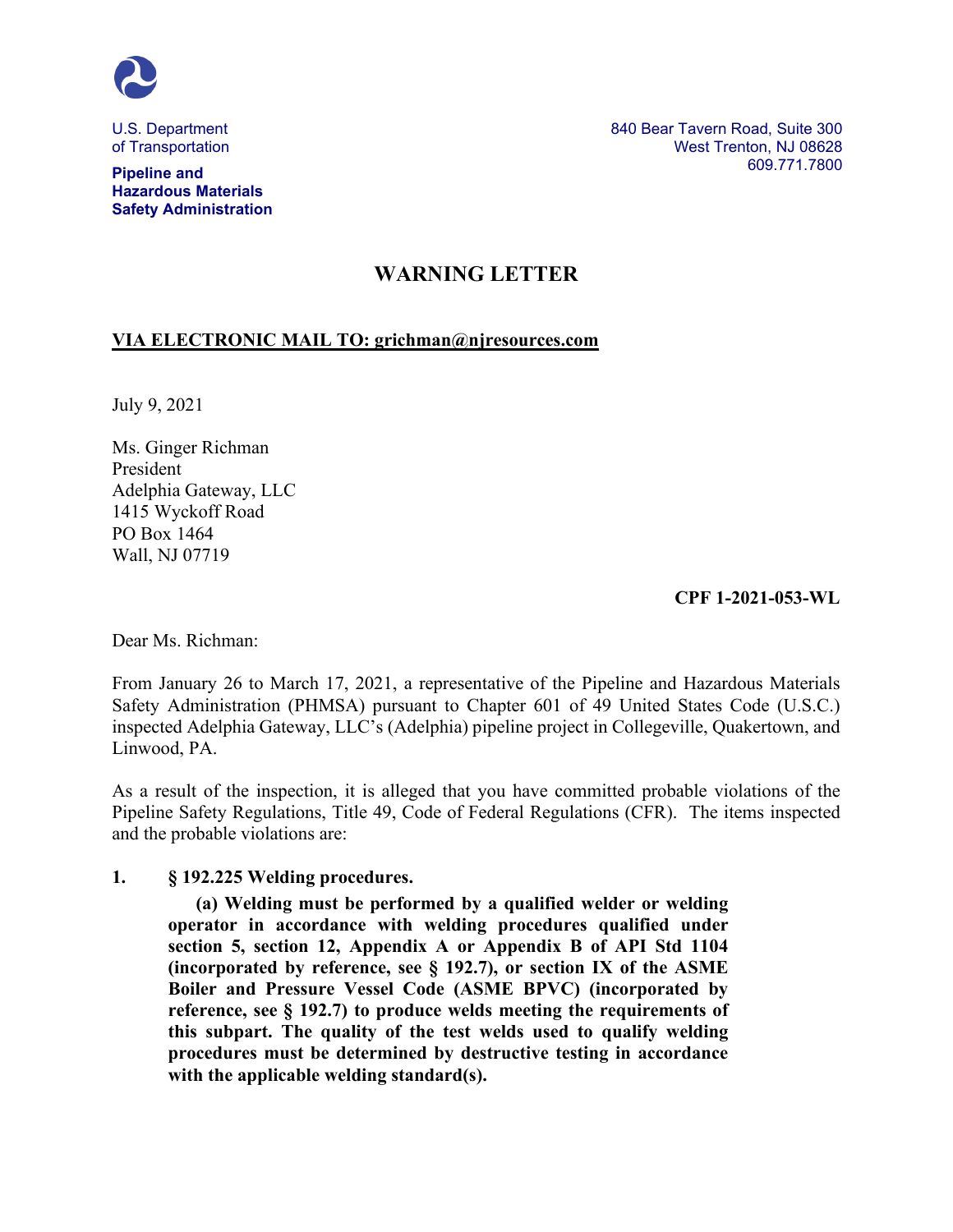Adelphia failed to perform welding in accordance with a procedure qualified under API 1104 to produce a weld meeting the requirements of 49 CFR 192 Subpart E. Specifically, mainline valve weld ID #ATI-003 welded on 12/08/20 at the Baltimore Pike mainline valve (MLV) site was produced in the absence of a qualified welding procedure specification (WPS) meeting the material grade grouping requirements of the  $20<sup>th</sup>$  Edition of API 1104 Section 5.4.2.2 (b). The specific WPS covering the proper grouping of material grades for weld ID #ATI-003, which involved the joining of grade X52 pipe material to existing with the title of NJR-X60-V-G1&2, was not produced and qualified for use on the Adelphia Gateway Project (AGP) until December 30, 2020, thus rendering weld ATI-003 completed on December 8, 2020 in violation of § 192.225(a).

During inspections in January and March 2021, the PHMSA inspector reviewed main line valves (MLV) already installed, along with associated welding records. The review included a welding procedure entitled BW-3 which was developed by J.F. Kiely Construction, a contractor for the AGP. BW-3 covered a single material grouping for Grade X65 pipe material. Existing mainline piping was comprised of Grade X52 material. The MLV sets installed to date were pre-fabricated, and were made up of short 18" diameter pipe pups welded to the MLV.

On February 3, 2021, the PHMSA inspector requested the complete project data package for the prefabricated MLV. This data was requested to verify material grade of the pipe pups, as that information was noted to be completely obscured by FBE coating applied by  $3<sup>rd</sup>$  party vendor Big Elk Energy Systems. The PHMSA inspector noted that AGP involves the installation of nine MLVs, two of which were already installed as of February 8, 2021. The Baltimore Pike MLV had been installed and backfilled prior to the March 2021 inspection, and Perkiomen MLV was installed and being prepared for backfill.

Based on review of documents received on February 8, 2021, the material grade of the MLV pipe pups were noted to be X52. Prior to the March 2021 inspection, the PHMSA inspector requested a copy of a qualified WPS that covered all newly installed MLV welds completed on the AGP, specifically a WPS that covered material grades less than X65. Adelphia responded to the WPS request via email on March 15, 2021, then further requested a phone call to discuss the NJR-X60- V-G1&2 WPS which was attached, and covered API 5L pipe grade material greater and/or equal to X42 up to and including X60. However, as noted above, NJR-X60-V-G1&2 had not been produced and qualified for use on the AGP until December 30, 2020.

On March 16, 2021, while on-site at the Perkiomen MLV, the PHMSA inspector received a call from the regulatory liaison on the AGP. During the call, Adelphia conveyed that based on review of records that the PHMSA inspector requested, one 18-inch mainline weld produced as part of the Baltimore Pike MLV installation, and later identified as weld ID #ATI-003, was not performed in accordance with a qualified welding procedure as required by  $\S$  192.225(a). Weld ID #ATI-003 was produced on December 8, 2020, 22 days prior to the production and qualification of WPS NJR-X60-V-G1&2. Adelphia understood that by fabricating the weld prior to the development of a pertinent qualified WPS, that weld could not be determined to possess suitable mechanical properties and soundness as required by § 192.225(a). Thus, Adelphia decided to cutout and replace weld ID #ATI-003. The replacement was completed on March 30, 2021.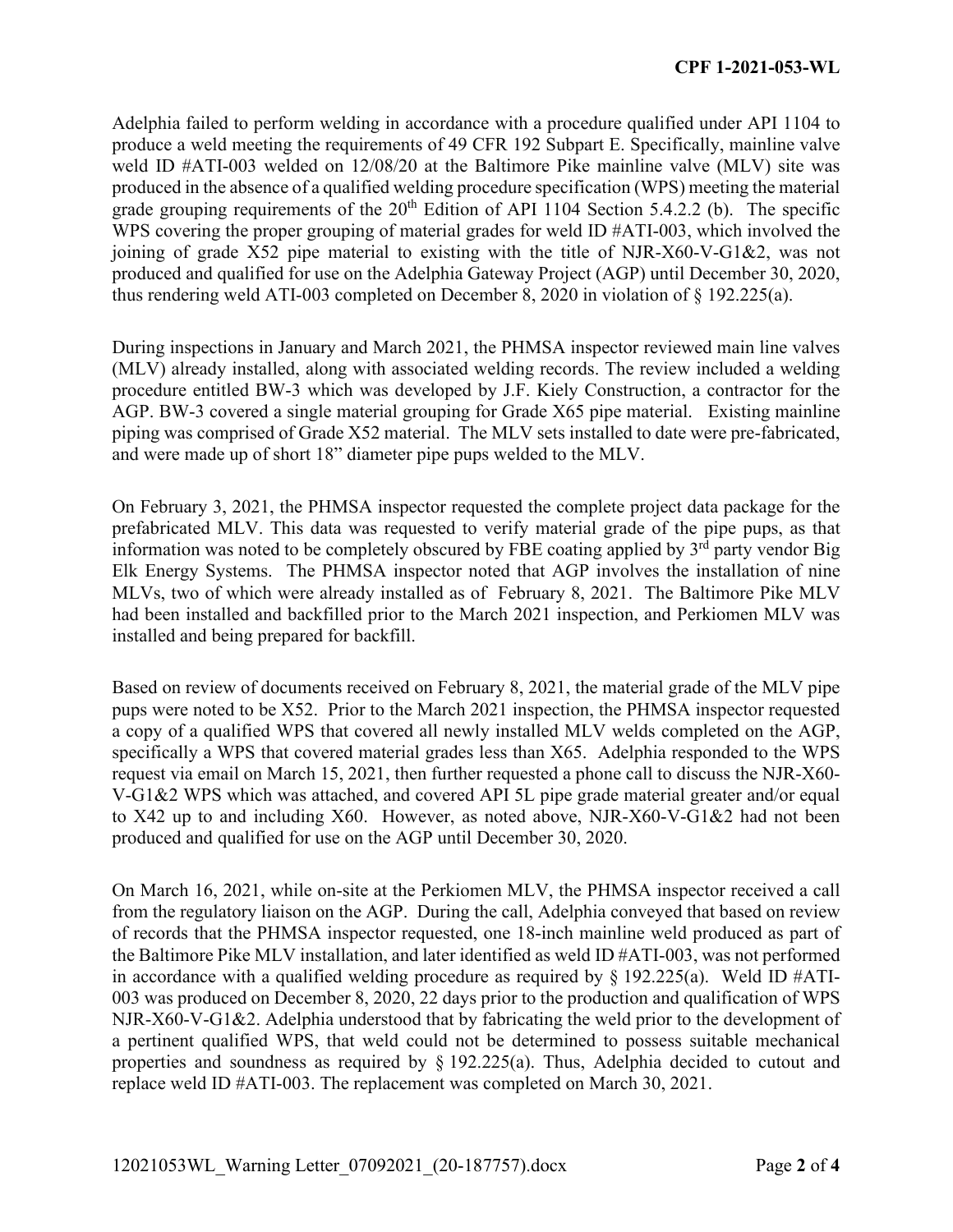Therefore, Adelphia failed to perform welding in accordance with  $\S$  192.225(a) as it pertains to API 1104, Section 5.

## **2. § 192.305 Inspection: General. Each transmission line or main must be inspected to ensure that it is constructed in accordance with this part.**

Adelphia failed to inspect installation of the Perkiomen MLV set as it pertains to § 192.225(a). Specifically, Adelphia failed to record the weld procedure specification (WPS) that was utilized for two welds, #ATI-001P and #ATI-002, carried out as part of the 18-inch diameter Perkiomen MLV installation on January 21, 2021, on its inspection reports.

Section 192.225(a) states in part:

Welding must be performed by a qualified welder or welding operator in accordance with welding procedures qualified under section 5, section 12, Appendix A or Appendix B of API Std 1104 (incorporated by reference, see  $\S$  192.7), or section IX of the ASME Boiler and Pressure Vessel Code (ASME BPVC) (incorporated by reference, see § 192.7) to produce welds meeting the requirements of this subpart…

Following inspections conducted March 16-17, 2021, the PHMSA inspector requested a copy of the Welding Inspector's Daily Report (WIDR) to ascertain the WPS that was utilized during the installation of the Perkiomen MLV set on January 21, 2021. Review of said record revealed discrepancies that appear to reference a § 192.225(a) non-compliant WPS, and comments within the WIDR depict use of a project contractor's (Kiely) WPS which was identified as BW-3.

Preceding the request and review of the WIDR, the PHMSA inspector contacted the certified welding inspector (CWI) who produced the report, and questioned what procedure was utilized for the Perkiomen MLV installation. The CWI's response stated that to his recollection, the New Jersey Resources NJR-X60-V-G1&2 WPS (NJR-X60-V-G1&2) was utilized. Note, NJR-X60-V-G1&2 was previously deemed compliant by the PHMSA inspector. An explanation of the apparent discrepancies in the record was requested of Adelphia. Adelphia in-turn produced the CWI's personal notebook entry for January 21, 2021, an unofficial record, that referenced NJR-X60-V-G1&2.

Following review of all pertinent documentation, the PHMSA inspector requested Adelphia correct discrepancies in the WIDR for January 21, 2021, and the responsible CWI's signature be affixed as necessary. Also, to be consistent with reports provided for other sections of the project, the PHMSA inspector requested that the WIDR tie the qualified WPS being followed to the weld(s) produced.

Therefore, by not initially providing official documentation that indicate a qualified WPS was followed in the production of Perkiomen MLV welds #ATI-001P and #ATI-002, Adelphia failed to comply with  $\S$  192.305 as it pertains to  $\S$  192.225(a).

Under 49 U.S.C. § 60122 and 49 CFR § 190.223, you are subject to a civil penalty not to exceed \$222,504 per violation per day the violation persists, up to a maximum of \$2,225,034 for a related